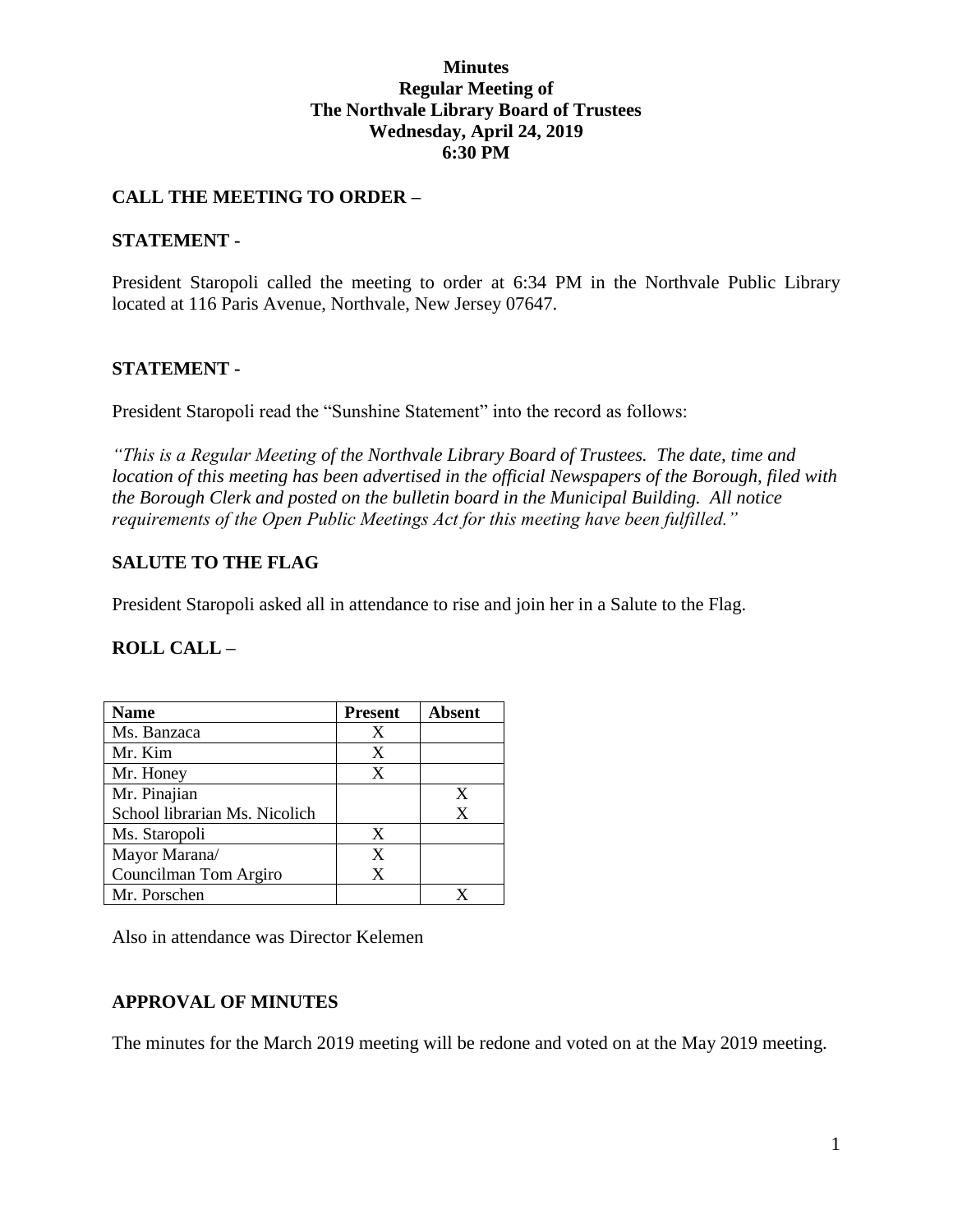# **Director's Report**

Councilman McGuire came in to visit the library during the children's music class.

There will be a 4th grade specific STEM program developed and offered in May.

| <b>Program/Event</b>                            | <b>Date</b> | <b>Children</b>     | <b>Teens</b>   | <b>Children/</b><br><b>Teens</b> | <b>Adults</b>  | <b>Total</b>              | <b>Department</b><br>(Juv, YA,<br><b>Adult)</b> |
|-------------------------------------------------|-------------|---------------------|----------------|----------------------------------|----------------|---------------------------|-------------------------------------------------|
| <b>Music Together</b>                           | 3/1/2019    | $\overline{7}$      | $\Omega$       | $\overline{7}$                   | $\overline{7}$ | 14                        | Juv                                             |
| Dr. Seuss Sleep Mask<br>Craft                   | 3/1/2019    | 3                   | $\overline{0}$ | 3                                | 3              | 6                         | Juv                                             |
| <b>Northvale Preschool Story</b><br><b>Time</b> | 3/4/2019    | 10                  | $\overline{0}$ | 10                               | $\overline{2}$ | 12                        | Juv                                             |
| <b>Chess Club</b>                               | 3/4/2019    | 5                   | 0              | 5                                | 3              | 8                         | Juv                                             |
| <b>Learn Basic Korean</b>                       | 3/5/2019    | $\overline{0}$      | $\overline{0}$ | $\overline{0}$                   | 3              | 3                         | Adult                                           |
| <b>Mardi Gras Masks</b>                         | 3/5/2019    | 10                  | $\overline{0}$ | 10                               | 6              | 16                        | Juv                                             |
| <b>ESL Conversation Class</b>                   | 3/6/2019    | $\overline{0}$      | $\overline{0}$ | $\overline{0}$                   | $\overline{4}$ | $\overline{4}$            | Adult                                           |
| Leprechaun Slime                                | 3/6/2019    | 12                  | $\overline{0}$ | 12                               | 6              | 18                        | Juv                                             |
| <b>3D Printing for Teens</b>                    | 3/7/2019    | $\overline{0}$      | 8              | 8                                | $\overline{2}$ | 10                        | Juv                                             |
| <b>Gaming Tournament</b>                        | 3/8/2019    | 10                  | 12             | 22                               | $\overline{4}$ | 26                        | YA                                              |
| <b>Chess Club</b>                               | 3/11/2019   | 5                   | $\overline{0}$ | 5                                | 3              | 8                         | Juv                                             |
| Learn Basic Korean                              | 3/12/2019   | $\overline{0}$      | $\overline{0}$ | $\overline{0}$                   | 5              | 5                         | Adult                                           |
| <b>Story Time</b>                               | 3/12/2019   | $\overline{2}$      | $\overline{0}$ | $\overline{2}$                   | $\overline{2}$ | $\overline{4}$            | Juv                                             |
| <b>Salt Paint Shamrocks</b>                     | 3/12/2019   | $\overline{7}$      | $\overline{0}$ | $\overline{7}$                   | 5              | 12                        | Juv                                             |
| <b>Magical Melodies</b>                         | 3/13/2019   | 20                  | $\overline{0}$ | 20                               | 15             | 35                        | Juv                                             |
| <b>ESL Conversation Class</b>                   | 3/13/2019   | $\overline{0}$      | $\overline{0}$ | $\overline{0}$                   | $\overline{4}$ | $\overline{\mathbf{4}}$   | Adult                                           |
| Pot O'Gold Mobile                               | 3/13/2019   | 10                  | $\overline{0}$ | 10                               | 8              | 18                        | Juv                                             |
| Leprechaun Trap                                 | 3/14/2019   | 13                  | 0              | 13                               | 9              | 22                        | Juv                                             |
| <b>3D Printing for Teens</b>                    | 3/14/2019   | $\overline{0}$      | 7              | $\overline{7}$                   | $\mathbf{1}$   | 8                         | Juv                                             |
| <b>Magical Melodies</b>                         | 3/15/2019   | 6                   | $\overline{0}$ | 6                                | 6              | 12                        | Juv                                             |
| <b>Artistically Abled</b>                       | 3/16/2019   | $\overline{7}$      | $\overline{0}$ | $\overline{7}$                   | 5              | 12                        | Juv                                             |
| Northvale Preschool Story<br>Time               | 3/18/2019   | 15                  | $\overline{0}$ | 15                               | 5              | 20                        | Juv                                             |
| <b>Chess Club</b>                               | 3/18/2019   | 10                  | $\overline{0}$ | 10                               | $\overline{4}$ | 14                        | Juv                                             |
| <b>Story Time</b>                               | 3/19/2019   | 1                   | $\overline{0}$ | 1                                | 1              | $\overline{2}$            | Juv                                             |
| Learn Basic Korean                              | 3/19/2019   | $\overline{0}$      | $\overline{0}$ | $\overline{0}$                   | 5              | 5                         | Adult                                           |
| <b>Adult Book Club</b>                          | 3/19/2019   | $\Omega$            | $\overline{0}$ | $\Omega$                         | 3              | 3                         | Adult                                           |
| <b>ESL Conversation Class</b>                   | 3/20/2019   | $\overline{0}$      | $\overline{0}$ | $\overline{0}$                   | 5              | 5                         | Adult                                           |
| <b>DIY Reversible Blocks</b>                    | 3/21/2019   | 0                   | $\overline{0}$ | $\overline{0}$                   | 13             | 13                        | Adult                                           |
| <b>3D Printing for Teens</b>                    | 3/21/2019   | $\overline{0}$      | 8              | 8                                | 8              | 8                         | Juv                                             |
| <b>Music Together</b>                           | 3/22/2019   | 9                   | 0              | 9                                | 11             | 20                        | Juv                                             |
| <b>Gaming Tournament</b>                        | 3/22/2019   | $\bf 8$             | 10             | 18                               | $\sqrt{5}$     | 23                        | YA                                              |
| <b>Makers Day</b>                               | 3/23/2019   | 35                  | 10             | 45                               | 29             | 74                        | Juv                                             |
| <b>Northvale Preschool Story</b><br><b>Time</b> | 3/25/2019   | 15                  | $\theta$       | 15                               | $\mathbf{1}$   | 16                        | Juv                                             |
| History of the NJ Shore                         | 3/25/2019   | $\mathbf 0$         | $\mathbf 0$    | $\pmb{0}$                        | 5              | 5                         | Adult                                           |
| Learn Basic Korean                              | 3/26/2019   | $\overline{0}$      | $\theta$       | $\boldsymbol{0}$                 | 3              | $\ensuremath{\mathsf{3}}$ | Adult                                           |
| <b>ESL Conversation Class</b>                   | 3/27/2019   | $\mathsf{O}\xspace$ | $\mathbf 0$    | $\boldsymbol{0}$                 | 7              | 7                         | Adult                                           |
| <b>In-beTWEEN Book CLub</b>                     | 3/27/2019   | 5                   | $\theta$       | 5                                | $\mathbf{1}$   | $\,$ 6                    | Juv                                             |
| <b>Cupcake Wars: Spring</b>                     | 3/28/2019   | 10                  | 5              | 15                               | $\overline{7}$ | 22                        | Juv                                             |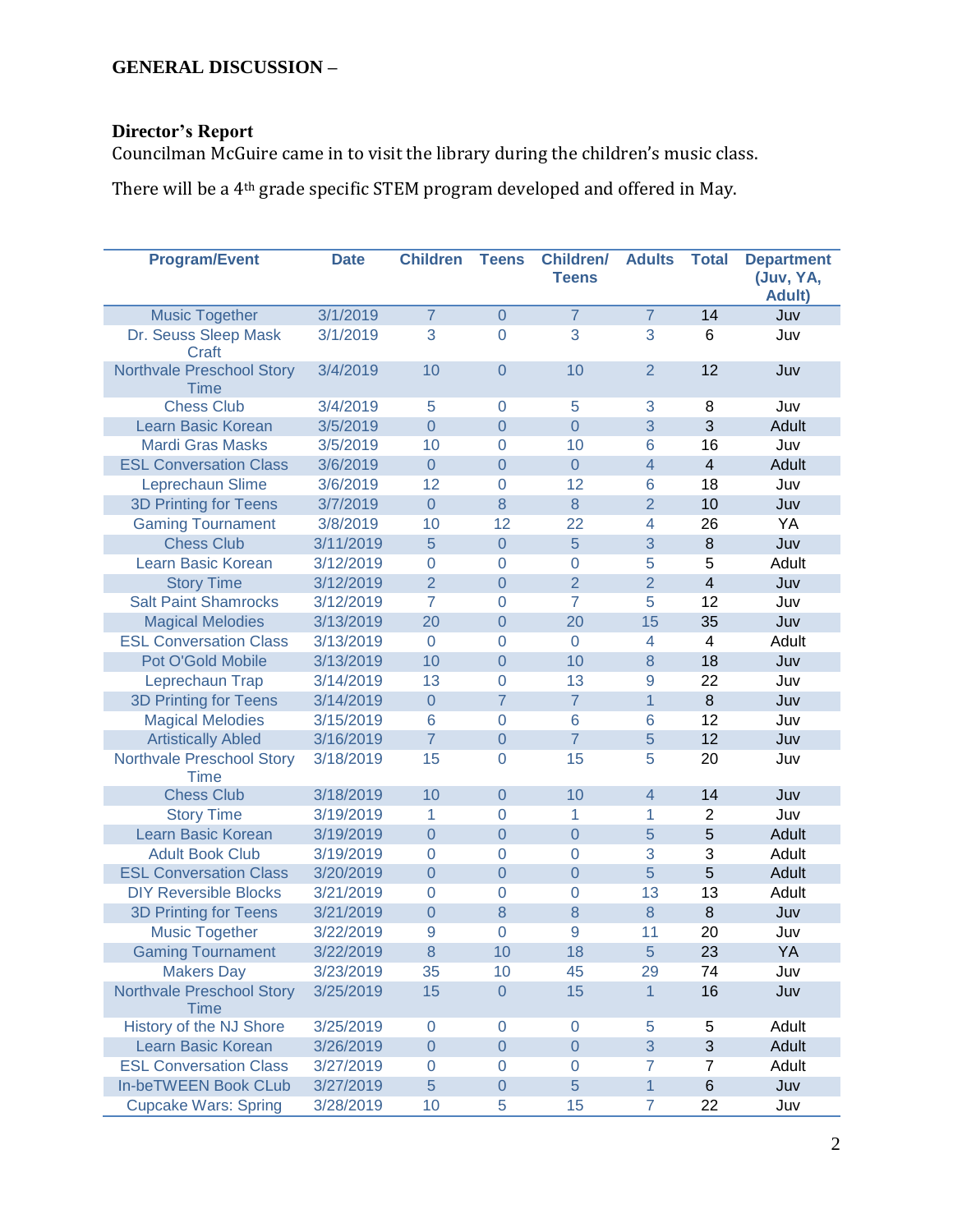| <b>Program/Event</b>   | <b>Date</b>    | <b>Children</b> | <b>Teens</b> | <b>Children/</b><br><b>Teens</b> | <b>Adults</b> | <b>Total</b> | <b>Department</b><br>(Juv, YA,<br><b>Adult</b> ) |
|------------------------|----------------|-----------------|--------------|----------------------------------|---------------|--------------|--------------------------------------------------|
| <b>Edition</b>         |                |                 |              |                                  |               |              |                                                  |
| <b>Canvas Painting</b> | 3/28/2019      |                 | O            |                                  | 11            | 11           | Adult                                            |
| <b>3D Printing</b>     | 3/28/2019      | $\Omega$        | 8            | 8                                |               | 9            | YΑ                                               |
| <b>Egg Painting</b>    | 3/29/2019      | 20              | 0            | 20                               | 15            | 35           | Juv                                              |
| <b>March 2019</b>      | <b>Totals:</b> | 255             | 68           |                                  | 243           | 558          |                                                  |

The Northvale Public School's kindergarten class will be walking to the library to receive their first library cards and have a special storytime with Emily in early May.

Art history, geneaology, organizing, technology, book clubs, Korean and ESL classes are some of the program offerings in the coming weeks.

Administrative

 Library Cards: 1,628 patrons registered as of April 18, 2019. 5 new registrations since the March report.

## Building

 Rockland Gas & Electric replaced the electric meter located in the basement with a smart meter on April 8th.

## BCCLS

- Staff delivery training dates are scheduled
- Delay in new delivery bins ETA due to a fire at the production plant

Personnel

 Request to approve increase in a current library assistant's hours from 10 hours-17 hours per week through August 2019 to cover for another library assistant's maternity leave

Strategic Plan

 The Northvale Library's Strategic Planning Committee is scheduled to meet in early May. Architect Roy Sokoloski will present preliminary design ideas to committee for improving the library's current space. The committee will continue to develop the library's Strategic Plan.

Community

- Mayor & Council: Thank you for the Proclamation for National Library Week on Wednesday, April 10 during the regular Mayor & Council meeting.
- Senior Center: Thank you to Senior Center Director, Pam and her staff for graciously welcoming over 70 adults into the McGuire center for the co-sponsored Carole King Tribute concert. An enriching and entertaining time was enjoyed by the community.
- Friends of the Northvale Library: Thank you for treating and hand delivering lunch for the staff from the Greek Village in honor of National Library week and for your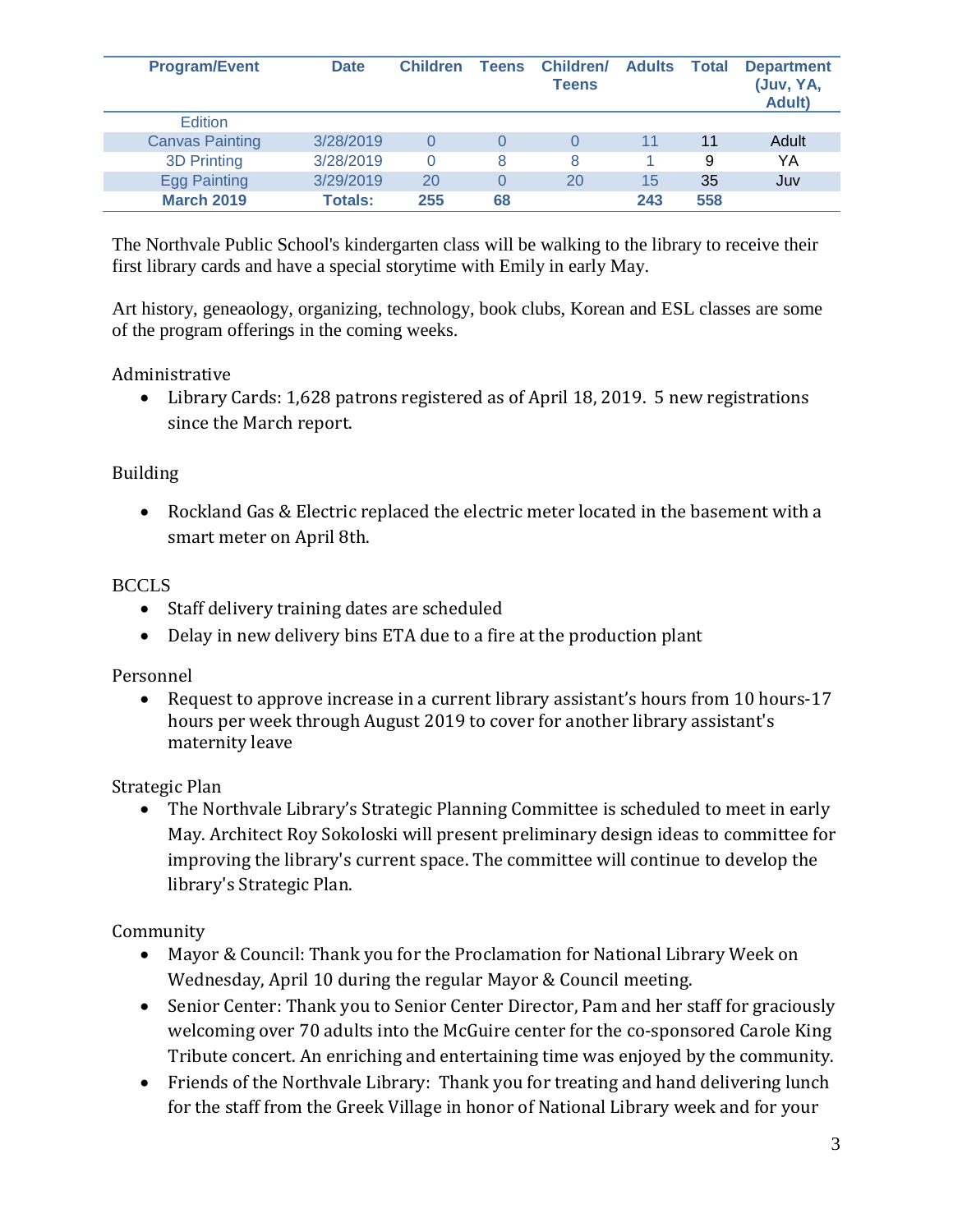strong presence at the mayoral proclamation. The library is strengthened by the support of the Friends of the Northvale Library.

## **Friends of the Library Report**

Ms. Kathy Brunet – 417 Crest Drive gave her report from the Friends: The friends provided lunch on the 8<sup>th</sup> in honor of National Library week. It was catered by Greek Village.

There were about 10 friends in attendance at the last Mayor and Council meeting to witness the mayoral proclamation.

There is a new musuam pass available for the Moving Image Museum in Queens, NY. The friends are looking to buy something sizable with the funds they have raised and will take suggestions/ ideas.

### **Treasurer's Report**

We received the  $1<sup>st</sup>$  and  $2<sup>nd</sup>$  quarter payments from the town.

## **ROLL CALL VOTES –**

Resolved to approve the claims list for the month of March in the amount of \$10,596.23

The resolution was adopted on a roll call vote as follows:

| <b>Name</b>   | <b>ACTION</b> | <b>YES</b> | NO | <b>ABSENT</b> | <b>ABSTAIN</b> |
|---------------|---------------|------------|----|---------------|----------------|
| Ms. Banzaca   |               | X          |    |               |                |
| Mr. Kim       |               | X          |    |               |                |
| Mr. Honey     |               | X          |    |               |                |
| Mr. Pinajian  |               |            |    |               |                |
| Ms. Nicolich  |               |            |    | X             |                |
| Ms. Staropoli | Motion        | X          |    |               |                |
| Mayor Marana  | second        | X          |    |               |                |
| Mr. Argiro    |               |            |    |               |                |
| Mr. Porschen  |               |            |    |               |                |

Resolved to approve the replenishment of petty cash for \$75.

The resolution was adopted on a roll call vote as follows:

| <b>Name</b> | ACTION   YES   NO   ABSENT   ABSTAIN |  |  |  |  |
|-------------|--------------------------------------|--|--|--|--|
|-------------|--------------------------------------|--|--|--|--|